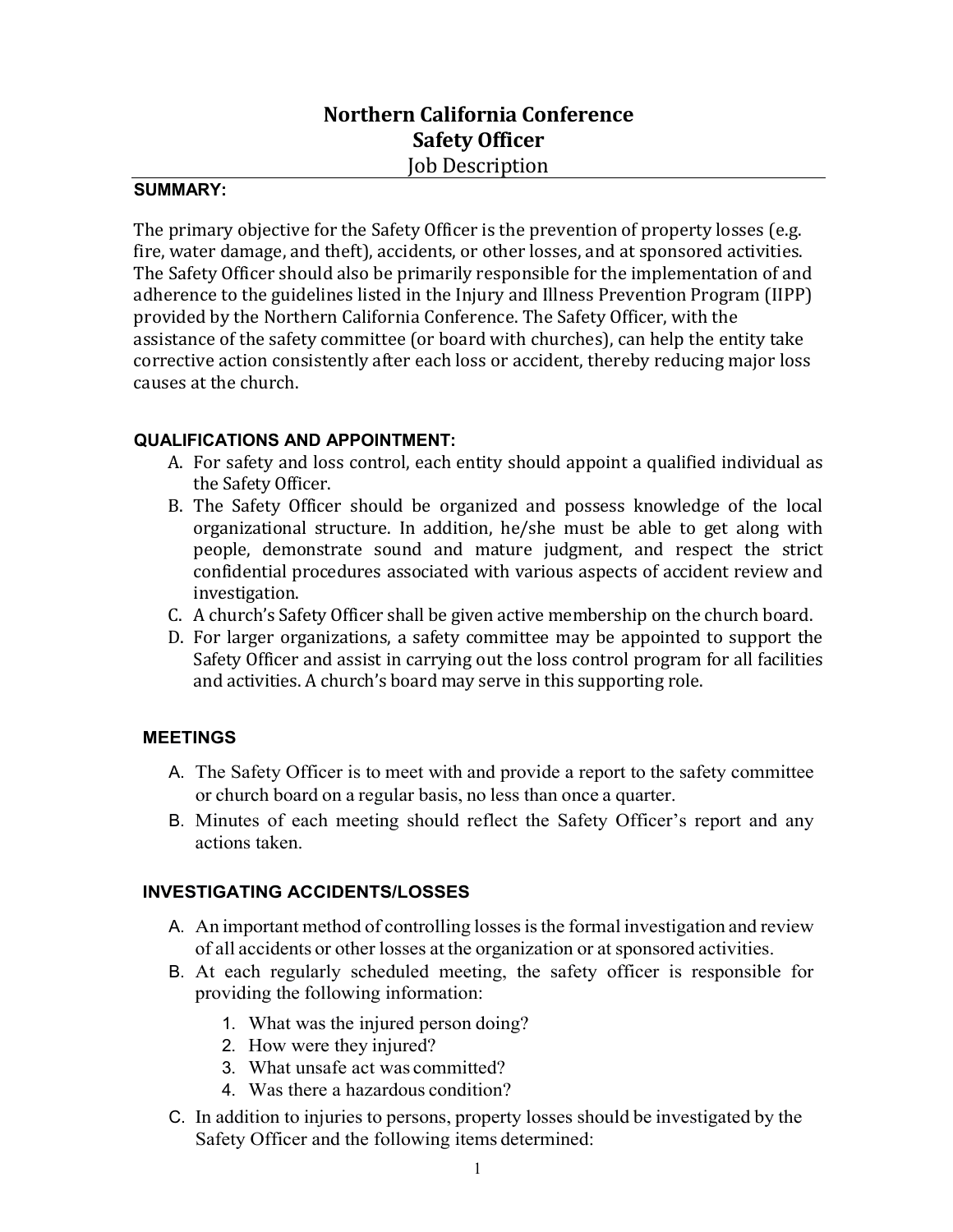- 1. Description of the property.
- 2. How was the property damaged?
- 3. Was there an unsafe act?
- 4. Was there a hazardous condition?
- 5. Where possible, supply a photograph of damagedproperty.
- D. The Safety Officer shall assist the safety committee with determining the underlying causes of all accidents by using the following procedures:
	- 1. Visit the scene.
	- 2. Interview witnesses to the accident.
	- 3. Check for causes resulting from anyone's actions, dangerous practices, inability, disobeying rules, etc.
	- 4. Check for poor housekeeping.
	- 5. Determine if there was defective equipment.
	- 6. Determine if there was improper apparel.
	- 7. Record information of any other poor conditions.

## **ACTIONS TO AVOID**

- A. Attempting to pin the blame on an individual.
- B. Assuming there is just one cause for an accident.
- C. Assigning causes of accidents that are too general orvague.
- D. Determining causes of an accident without investigation.
- E. Attempting to take the place of the church board/administration in corrective action.
- F. Any signed, written statement or description of the incident by witnesses, or persons involved.
- G. Investigation of child abuse or sexual misconduct incidents.
- H. Release of information to anyone other than a claims representative of Adventist Risk Management, Conference legal counsel or the Conference Risk Management Department.

# **SPONSORED ACTIVITIES**

- A. An inventory should be made of all organization-sponsored activities.
- B. For churches, in order to be considered "church-sponsored," activities must be approved by the church board.
- C. Another list should be made of **prohibited activities**, which should not be allowed unless approved by the Conference and special arrangements made for insurance coverage through the NCC Risk Management Department. These activities include:
	- 1. Use of Trampolines, Mini-Trampolines and other springboard devices.
	- 2. Tackle Football.
	- 3. Baseball (Hardball).
	- 4. Sale or use of fireworks.
	- 5. Private Airplane Operation.
	- 6. Skateboarding.
	- 7. Paintball and similar activities.
	- 8. Use of Motorcycles.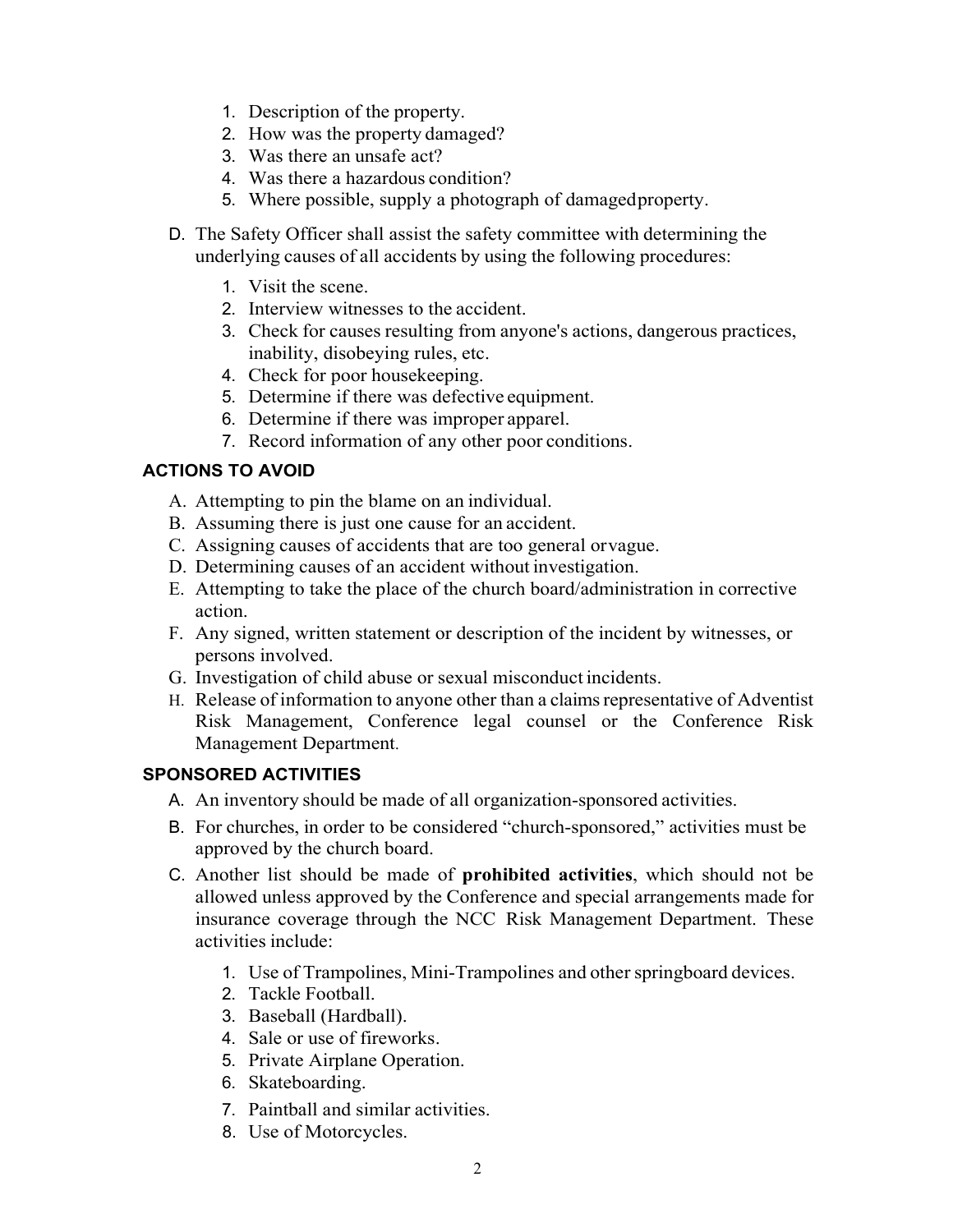- 9. Operation of ATVs (3-wheeled & 4-wheeled All-Terrain-Vehicles).
- 10. Scuba Diving.
- 11.Bungee Jumping, Skydiving and other extreme sports.
- D. An inventory should be made of activities that require an extra degree of supervision, planning, and procedural guidelines. The activity sponsor should be required to have signed Release of Liability and Medical Consent Forms readily available. Written rules and formal procedures should be maintained and required for activities such as,but not restricted to:
	- 1. Operation of Day-Care Centers.
	- 2. Operation DayCamps.
	- 3. Field trips.
	- 4. Pathfinder activities.
	- 5. Afternoon hikes/trips.
	- 6. Bon fires and campfire socials.
	- 7. Work bees.
	- 8. Hayrides, skating, skiing, etc.
	- 9. Ingathering programs.
	- 10. Health-screening fairs.
	- 11. Swimming or any other water activity.

## **AREAS REQUIRING PROFESSIONAL EXPERTISE**

The Safety Officer should review the following areas and ensure periodic inspections and/or repair by licensed professionals:

- 1. Boilers and mechanical equipment.
- 2. Construction activities.
- 3. Electrical wiring and equipment.
- 4. Fire extinguishers and alarm systems.
- 5. Heating/air conditioning systems.
- 6. Cooking equipment.
- 7. Vehicles

# **AREAS OF SPECIAL CONCERN**

- A. *Transportation*. It is the Church Safety Officer's responsibility to assist the church in being aware of and following the Conference Transportation Safety Policy. Among the provisions in the policy are the following:
	- 1. Non-entity owned vehicles used for entity activities shall be currently insured to meet state lawrequirements.
	- 2. Only mature drivers (21 years of age or older recommended, 19 minimum), with a known reputation for good driving habits, should be asked to drive for sponsored activities. Use the NCC volunteer screening program to check their MVR and obtain proof of insurance.
	- 3. Open trucks, trailers, moving vans, and campers are prohibited for transporting passengers.
	- 4. Motor homes should only be used to transport passengers in seating with approved seatbelts.
	- 5. Vehicles, including school buses, used for church activities shall be in excellent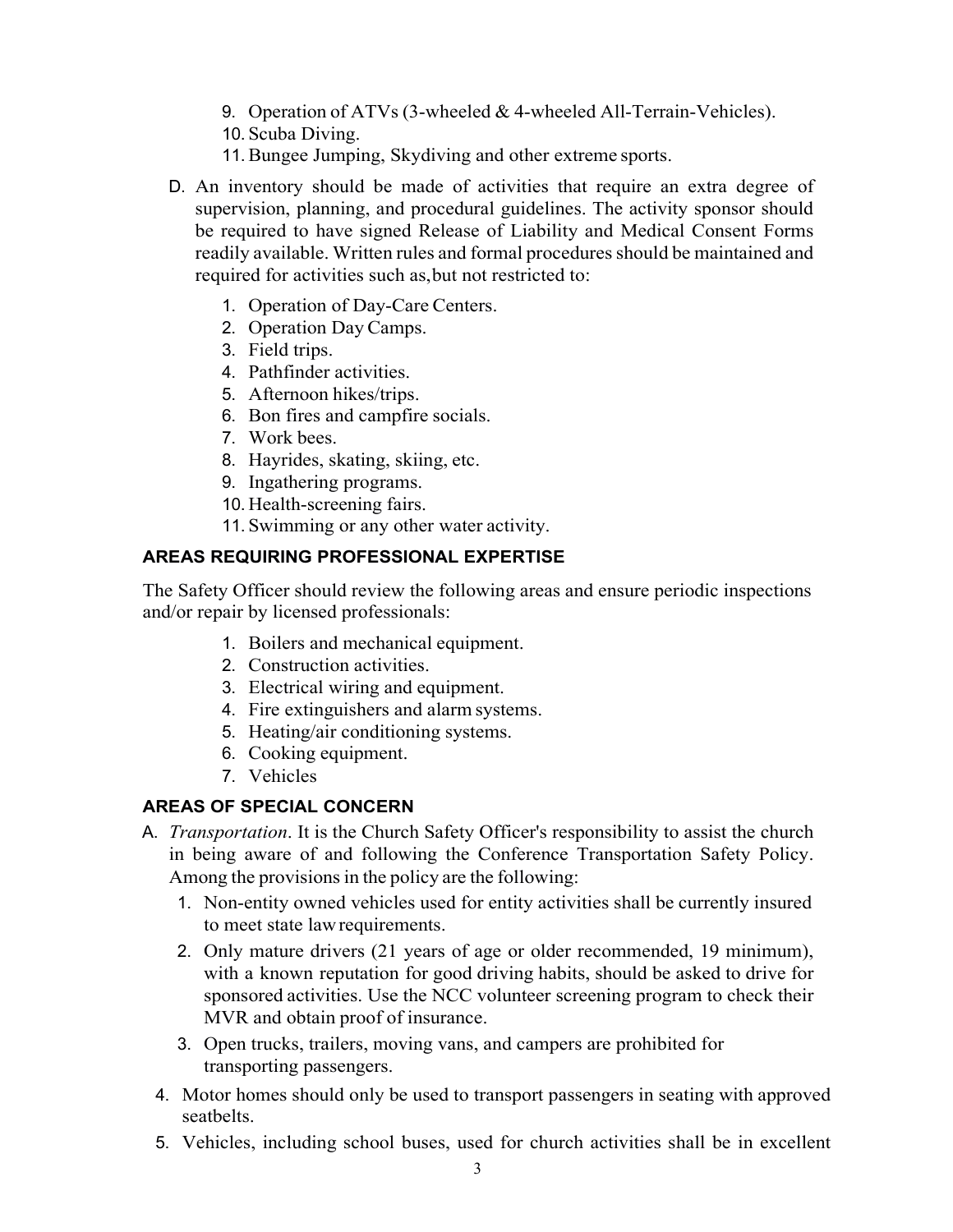operating condition, inspected before each trip, properly licensed, and operated by experienced drivers.

- 6. 15 passenger vans (and modified—meaning seats were taken out) are never to be used in any capacity. This includes purchasing, renting, borrowing, or simply carrying items with them.
- B. *PremisesInspection*. At least once a year, the safety officer should perform an inspection of the premises. Following the inspection, a written report of his/her findings and recommendations should be given to the church administration.
- C. *Fidelity Controls*. Amounts above the minimum allotted Petty Cash shall not remain on premises. Monies should not be taken to the treasurer's home. For churches, church deacons should be involved in counting the money immediately after taking up the offering, and deposited as soon as possible. Ideally, offerings could be placed in a lockable deposit bag and placed in the bank's night-depository on the way home from church, with the church treasurer or assistant treasurer going to the bank on the next business day to prepare the deposit paperwork. The specific task of counting the money should be on a rotating basis, and the appearance of repetition in the procedure of depositing funds should be avoided. The church board should be provided with a monthly bank reconciliation and copy of the bank summary statement.
- D. *Baptismal Tanks*. Microphones are to be placed away from the edge of the water and mounted on floor stands. The stairs and walking surfaces should be coated with a proper adhesive to prevent slippery conditions, and handrails shall be installed.
- E. *Rental of Church Facilities*. When the entity is considering the rental of their facilities, the Safety Officer should make sure that appropriate lease agreements and holdharmless agreements have been signed, and that an Insurance Certificate endorsement is provided listing the church and NCC as additional insureds. If rental of the premises is for non-SDA functions, the Safety Officer should review the nature of the activity and the NCC Association contacted for approval. In any case, contact NCC Property Management.
- F. *Protection/Detection Systems*. The Safety Officer should review the need for a burglary protection and/or fire detection system. Should the entity actually consider installation, the Safety Officer should be involved in reviewing the plans and proposal with NCC Property Management.
- G. *Volunteer Screening*. The Safety Officer should review the church's program for child abuse protection. This program should include a requirement that all volunteers working with children complete a written application including references that are checked; that no volunteer be allowed to work with children until they have been attending your church for at least six months; that each volunteer be provided a copy of the Child Care Guidelines and informed that the church has a "Zero Tolerance Policy" for child abuse; lower division classrooms or classroom doors have windows to the hallway or door is kept open; young children are released only to designated adults after Sabbath School or other church activity, and; suspected child abuse is reported immediately as required by state law and Conference policy.
- H. *Employment Practices*. The Safety Officer should review the entity's practices for hiring